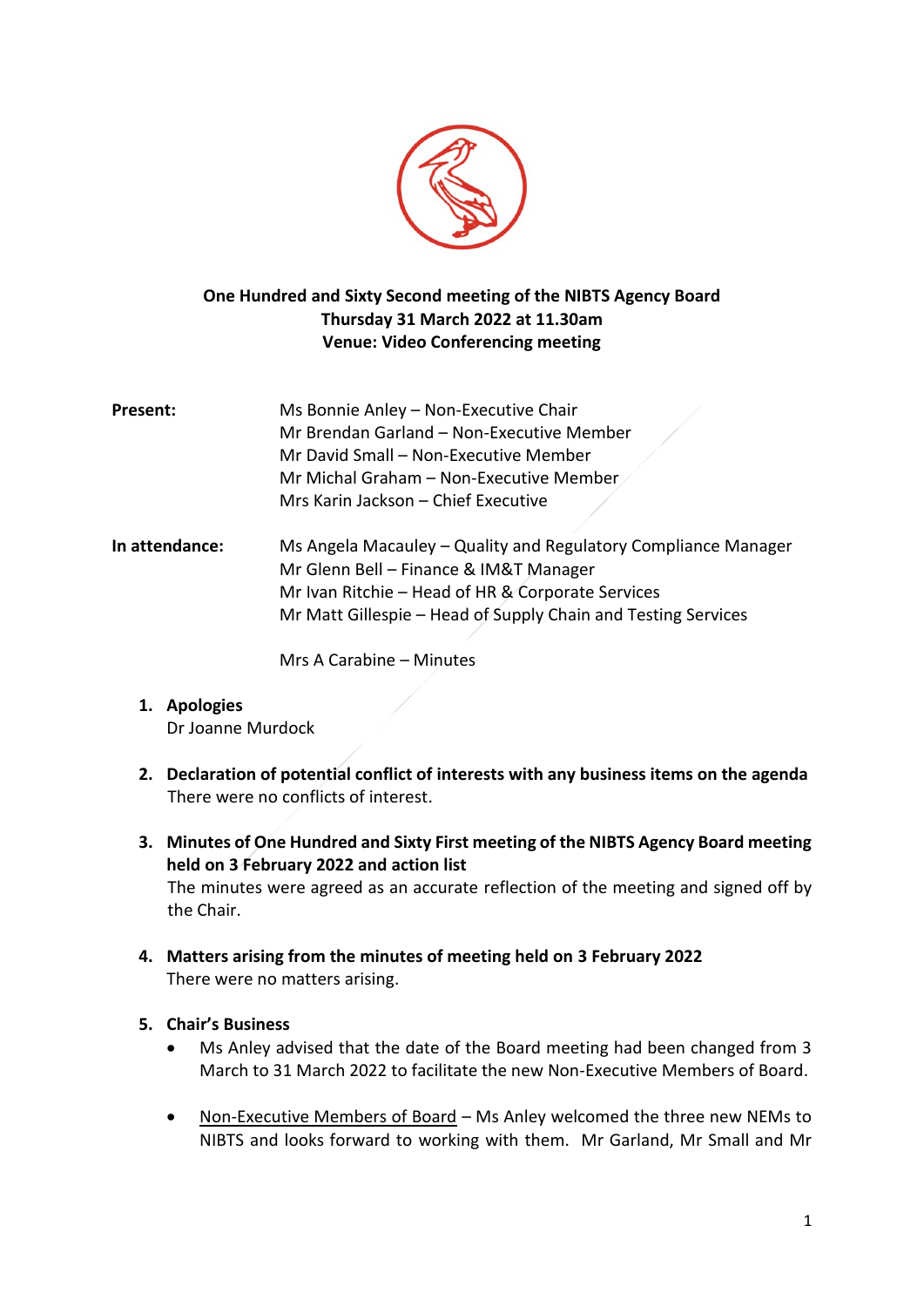Graham thanked the Senior Management Team for the Laboratory tours and very useful and informative inductions.

• Subject to ratification by Board, Ms Anley has requested approval for: Mr Garland, Chair the Governance & Risk Management Committee Mr Small, Chair the Audit Committee and be the Board representative on the Pathology Management Blueprint Programme. Mr Graham to take the Board lead on the on-going Investigation.

Ms Anley thanked the Chief Executive for the informative and interesting presentation to Board on 29 March 2022 on the Pathology Management Blueprint Programme.

- NI Chairs Forum Ms Anley provided an update and noted shared appreciation to the Health Minister by NICF.
- Ms Anley attended the recent Leadership & Governance conference and noted an interesting day with discussions about budgets.
- Ms Anley welcomed Mr Ritchie, Head of HR & Corporate Services.
- Ms Anley thanked Dr Murdock for her excellent service as Medical Director and wished her well.
- Three future meeting dates need to be changed. Mrs Carabine will send out a Doodle Poll to ascertain availability.
- The Equality Unit presentation to Board needs to be arranged. However, Mr Ritchie suggested that the NEMs should complete their e-learning before the presentation.
- **6. Board Approval of nomination of Chair for the Governance & Risk Management Committee**

Mr Garland was nominated as Chair for the Governance & Risk Management Committee. Board discussed and approved.

**7. Board Approval of nomination of Chair for the Audit Committee and Board representation on the Pathology Management Blueprint Programme**

Having been approved as Chair of the Audit Committee, Mr Small was nominated to represent the NIBTS Board on the Pathology Blueprint Programme Board. Board discussed and approved.

# **8. Board Effectiveness Action Plan**

Ms Anley provided the background to the new NEMs on this action plan and then went through each item. The action plan will be updated and will continue to be tabled at Board until all actions have been completed. Mrs Jackson will share the Draft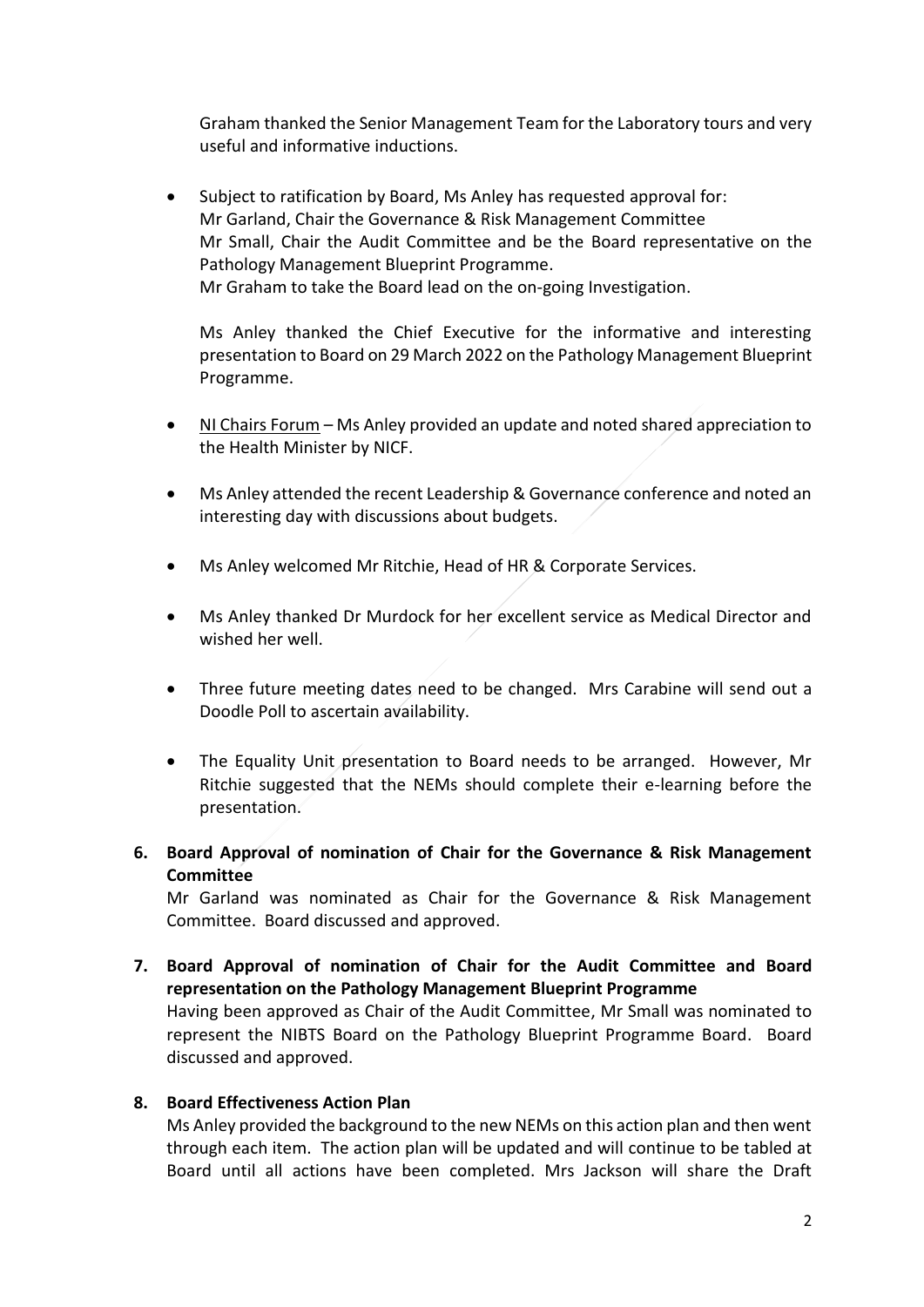Partnership Agreement with Non-Executive Board members. The current MSFM document was included in the NEMs Induction Packs.

## **9. Board Self-Assessment document and Action Plan**

The Board Self-Assessment document and action plan were included in the Board papers. The Board discussed each item on the action plan. Mr Graham had queries about the red flags. Mrs Jackson advised that the text and narrative had been developed and agreed by the previous NEMs at an earlier workshop. It was agreed to include only the red flag narrative on NIBTS detail and to remove the template narrative as it is not relevant and causes confusion. Mr Bell advised that BSO Internal Audit had considered the documents as part of the year end follow up of previous audit recommendations. Internal Audit advised that there was not sufficient evidence to close the audit finding regarding the Self-Assessment document and action plan. In the light of Mr Bell's comments, it was agreed to postpone a consideration of an approval of this document and that the Audit Committee would consider the issue and report back with their recommendations to the Board.

# **10. Chief Executive's Report**

### Covid-19

Mrs Jackson continues to provide weekly reports to Board which give the most up to date position. Mrs Jackson further advised that the number of NIBTS staff selfisolating due to illness or contact remains low. There remains no evidence of transmission between staff or donors indicating that current measures in place are continuing to be effective. NIBTS will continue with measures previously in place to mitigate the spread of Covid-19.

Mr Graham enquired if NIBTS noted Covid-19 absences separately from 'normal' absences. Mrs Jackson advised of DoH guidance on recording absences.

Platelet and blood stocks remain stable with very limited stock requiring import.

The Micro Lab remains on stand-by to support the testing of COVID-19 swabs.

NIBTS will not be participating directly in the REMAP-CAP trial but have supported the distribution of products for NHSBT. NIBTS was part of the original national study. The development of new medicines and therapies has negated the need for NIBTS to continue to collect Convalescent Plasma. However, if Convalescent Plasma is required for a patient in Northern Ireland, NIBTS can request from NHSBT.

Pathology Transformation – The first meeting of the Pathology Management Structure Blueprint Board (PMSB Board) will take place on Friday 1 April 2022. NIBTS will be represented by Mr Small and Mrs Jackson. The Terms of Reference (ToR) will be presented for discussion and approval at this meeting. Mr Garland enquired if the ToR is to be approved on 1 April 2022, what has the Board approved historically and whether there are there any caveats. Mrs Jackson advised of the NIBTS position, funding and brand. The work of the PMSB Board will not have a negative impact on the core NIBTS business. Mrs Jackson advised that documents have been previously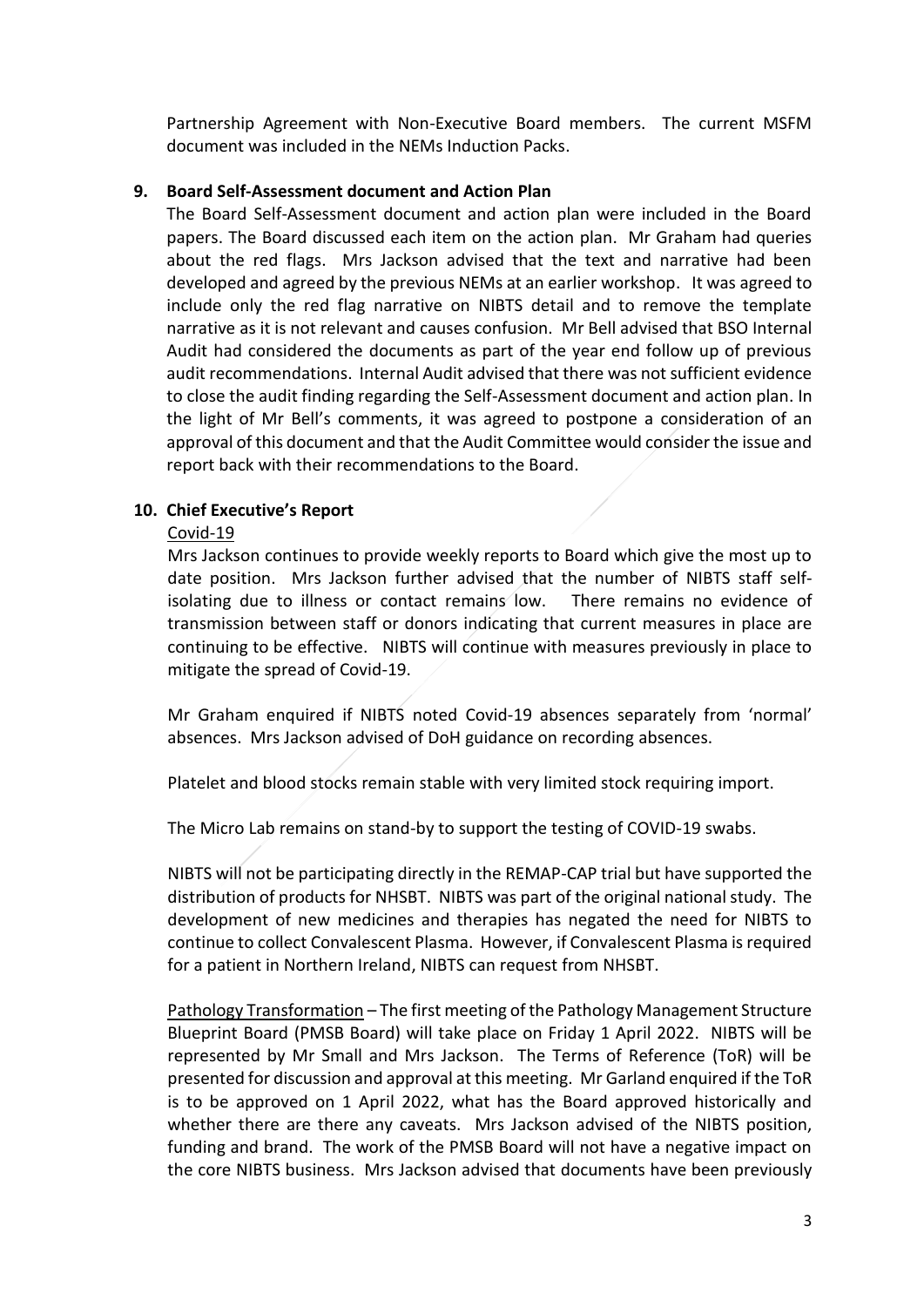tabled and approved by NIBTS Board and work by the PMSB Board is a reflection on what has been previously agreed by NIBTS Board. Mrs Jackson anticipates some amendments to the ToR and will be advising that all documents are shared with NIBTS Board. Mrs Jackson will share previous documents from 2017 to date with NIBTS Board as the new NEMs will not have had sight of same. Mr Garland thanked Mrs Jackson for this assurance.

Ms Anley advised that most of this work occurred before her tenure, however, there had been previous correspondence. Ms Anley felt that there remained areas around the governance role for the NIBTS Board that had not yet been adequately addressed in specific correspondence. Mrs Jackson advised of previous meetings between DoH and NIBTS under the previous Chair where there had been significant discussion on this subject.

Both Mr Small and Mrs Jackson have seen a draft ToR. Mrs Jackson will raise at the PMSB Board meeting that NIBTS Board want to agree the ToR before the PMSB Board approve.

Mr Graham agreed with the discussion but felt that there needs to be a process with regular updates to NIBTS Board. Mrs Jackson advised of the intent to put Pathology Transformation as a standing item on the agenda and not as part of her report to Board. The Board agreed with this approach

Plasma for Fractionation (PFF) – Mrs Jackson provided the background and history of PFF, procedure and uses for the new NEMs. Mrs Jackson advised of her presentation at a previous Board meeting, which she will deliver again at May's Board meeting.

At the beginning of March 2022, DoH approved the inclusion of NIBTS with other UK blood services in a future contract notice for the procurement of a plasma fractionator to manufacture plasma derived medicinal products (PDMP). This commitment is not legally binding, but does allow NIBTS to engage with the procurement process. Mr Small enquired if the inclusion in the UK contract allows options to be kept open. Mrs Jackson advised it does and does not mean that NIBTS are committed to a future contract. Mrs Jackson further advised of EU regulations, blood safety standards and increased testing procedures that will need to be considered. The Board fully discussed all knowns.

Facilities in the West – NIBTS await a further update. However, the Head of Supply Chain and Testing Services will be meeting WHSCT during April 2022 and is hopeful work will be completed within the next few months.

Pulse Replacement / Blood Production and Tracking (BPaT) Project – Board members were appraised on this project and latest developments during a presentation on 29 March 2022. Work continues by the project teams to develop the procurement strategy and statement of requirements. Mr Small enquired how this is managed in terms of governance. Mrs Jackson advised of the NIPMS programme and the series of gateway reviews that had occurred.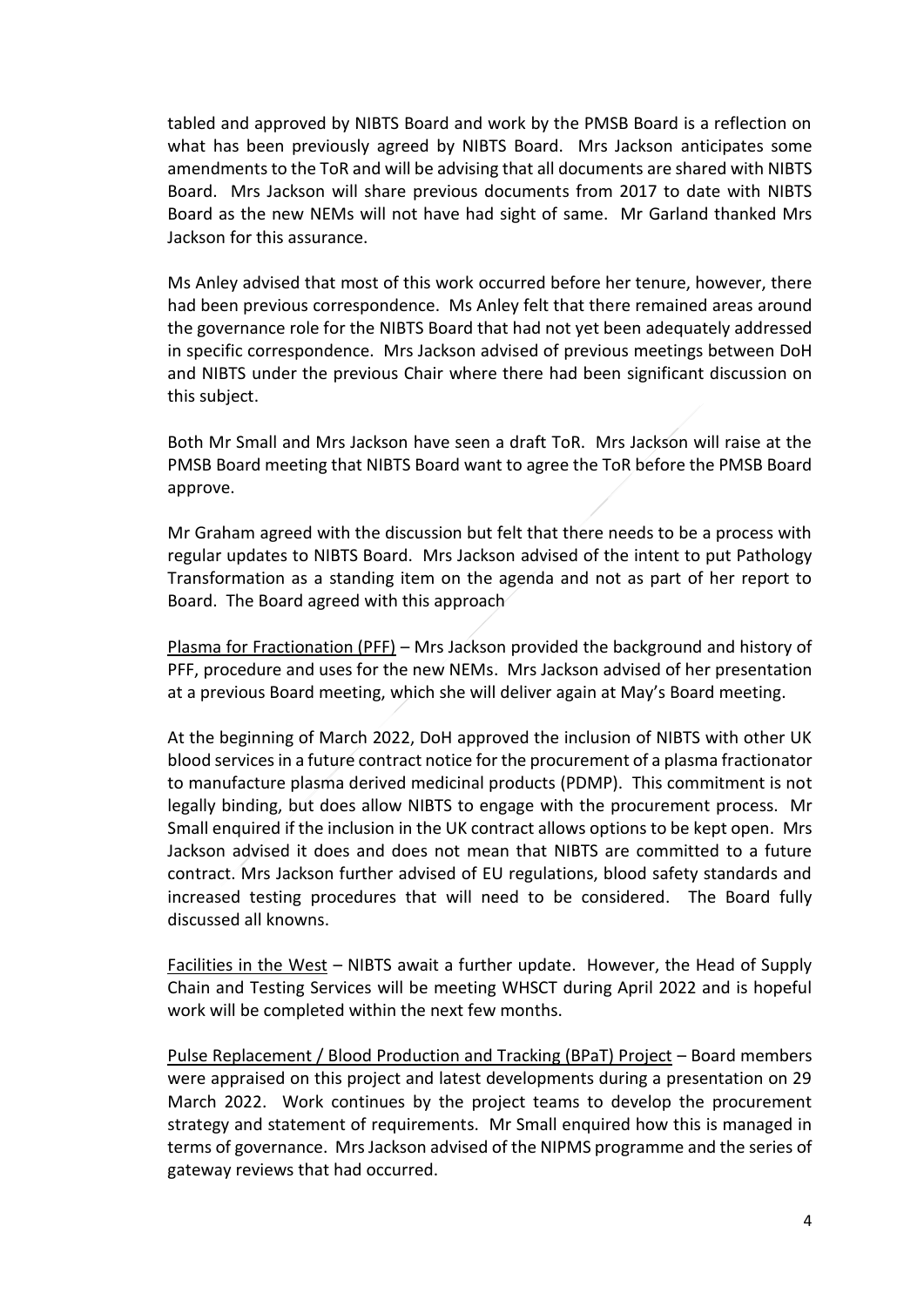Infected Blood Inquiry – No further Rule 9 requests or requests for additional information have been received from the Inquiry Team. Responses to previous Rule 9 requests is nearing completion.

Head of HR & Corporate Services – The Head of HR & Corporate Services' phased return to work is on-going and progressing. Mr Ritchie was in attendance at today's Board meeting.

Infrastructure Upgrade – Mrs Jackson advised that no further update has been received from DoH and is unlikely prior to the return of the NI Assembly and approval of budgets.

Occult Hepatitis B Testing –Confirmation of funding to introduce the new test and progress the look back exercise is awaited from DoH. All information requested by DoH has been provided. NIBTS will proceed to introduce this new test during April 2022. The look back exercise will not commence until the full scope of the exercise and funding have been formally approved.

Medical Director Update – The job description for this post remains with DoH for approval. Interim arrangements for clinical leadership will be in place by 1 April 2022. Northern Trust are currently providing Responsible Officer to GMC.

Ms Anley requested assurances. Mrs Jackson was able to provide assurances, advising that there were no issues with the medical team and the On-Call Rota was 1:4, citing the most cover to-date.

#### **11. Financial Plan**

Mr Bell presented the plan for Board approval advising that the financial plan contains plans and budgets that are required to achieve the financial performance objective of breakeven in 2022/23. Mr Bell advised that the financial planning assumption is that funding will be provided for pay awards, inflation and other regionally agreed cost increases. Mr Bell appraised Board of the main financial risks, in particular energy costs and cost pressures, service developments and changes including current funding arrangements.

Mr Garland thanked Mr Bell for the report, however, had queries on assurances regarding funding that had not been confirmed in respect of Pathology Transformation. Mr Bell advised that NIBTS have received allocation letters for £220k and can incur expenditure up to that limit. If further funding does not become available, expenditure on the schemes will only run up to funding available.

Mr Graham enquired about the management of funding and additional funding. Mr Bell advised of various workstreams in Pathology, £70k has been received and plans are in place to utilise. Mr Graham further enquired how Board control. Mr Bell advised of internal financial monitoring and reporting.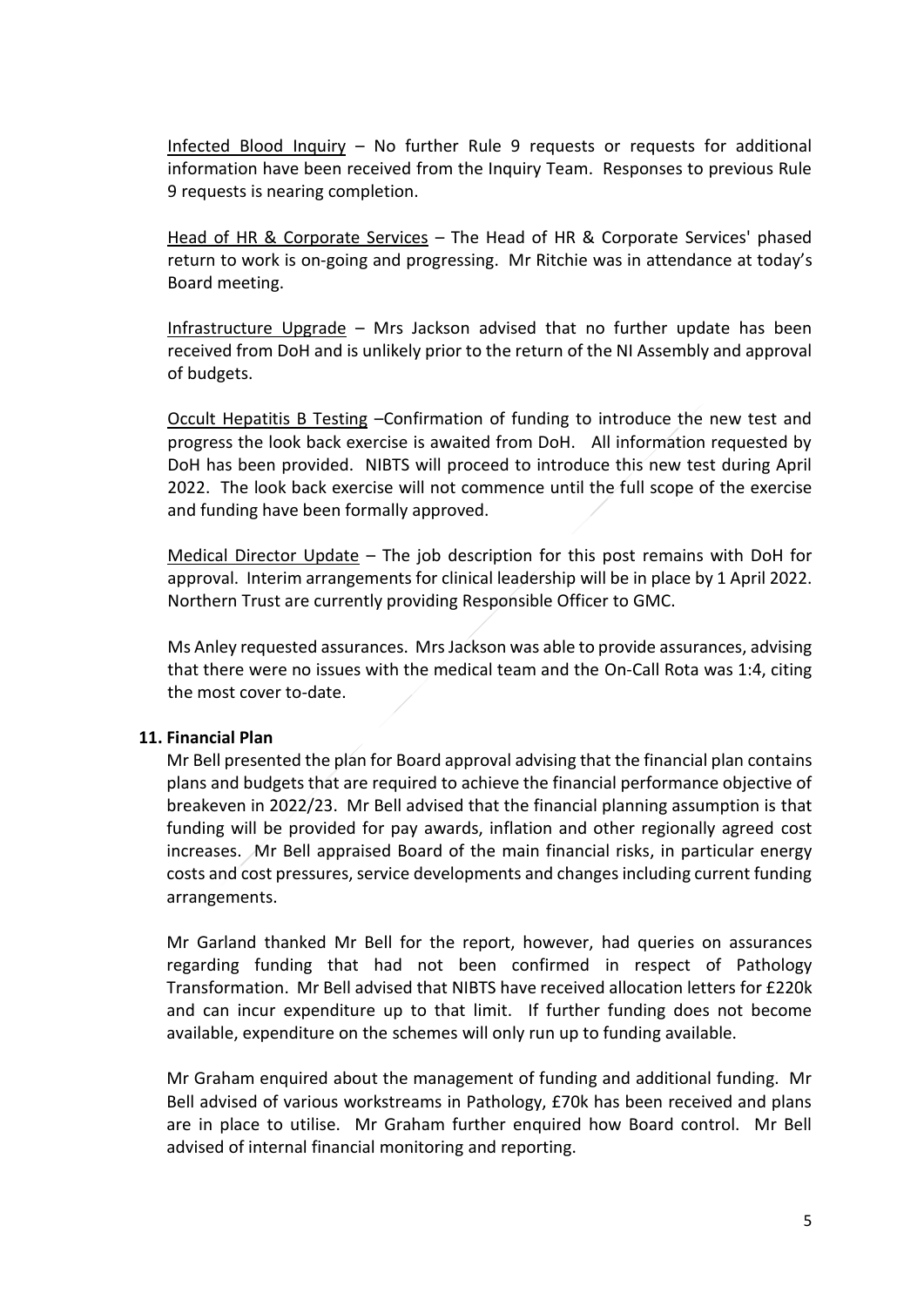Mr Small enquired about the funding for the Pathology programme and pressures on spending and how NIBTS manage financial pressures. Mr Bell advised of the approach and how it is managed. Mrs Jackson provided assurances on the Pathology programme and if additional funding is not received, staff recruitment would have to cease. Recruitment is currently be managed through agencies and will not progress if funding is not received.

Mr Small also enquired if there were any indications on funding cuts. Mr Bell advised that there was currently no indication of a reduction in baseline funding but NIBTS would need to reduce costs and absorb some cost pressures in order to achieve breakeven position.

Ms Anley enquired about donor administrative costs and if this budget was going to be increased. Mr Bell advised that budgets in this area had been previously increased and the expectation was that expenditure would be reduced to come back in line with budget. If this is not the case cost reductions will have to be found elsewhere.

The Board discussed and approved the Financial Plan, however are mindful that some funding is not yet in place.

#### **12. Financial Report**

Mr Bell presented the Financial Report and advised of a current breakeven position on revenue.

#### *Revenue*

The cumulative revenue position for the 11 months ended 28 February 2022 showed a net deficit of £61k. Excluding haemophilia, the deficit was £35k. The Pay position shows a deficit of £180k and is a net effect of overspends in; Donor Services Sessions (£135k), HR & Corporate Services (£48k) and Pathology Transformation (£55k) which are being offset by underspends in other areas. Additional funding (£65k) has been received for Donor Services Sessions in respect of triage of blood donors at sessions. Funding is available to match the Pathology Transformation expenditure.

The Non-Pay position shows a deficit of £332k, primarily due to an overspends on; Postage and Telephones (£23k), Heating, light and power (£63k), Drugs (£96k) and Transport (£194k). Transport overspends arise from the hire of buses required for staff travel to sessions as part of COVID-19 risk mitigation and blood delivery for which additional income is recovered. Drugs overspend relate to the supply of plasma products, which additional income has been secured.

Income showed a surplus of £477k and relates to additional income for: excess pay award costs, blood delivery to Trusts, additional plasma products supplied, an evaluation study undertaken and triage of donors.

Haemophilia Products are showing a deficit of £26k. Additional funding has been sought from HSCB to cover this as per SLA.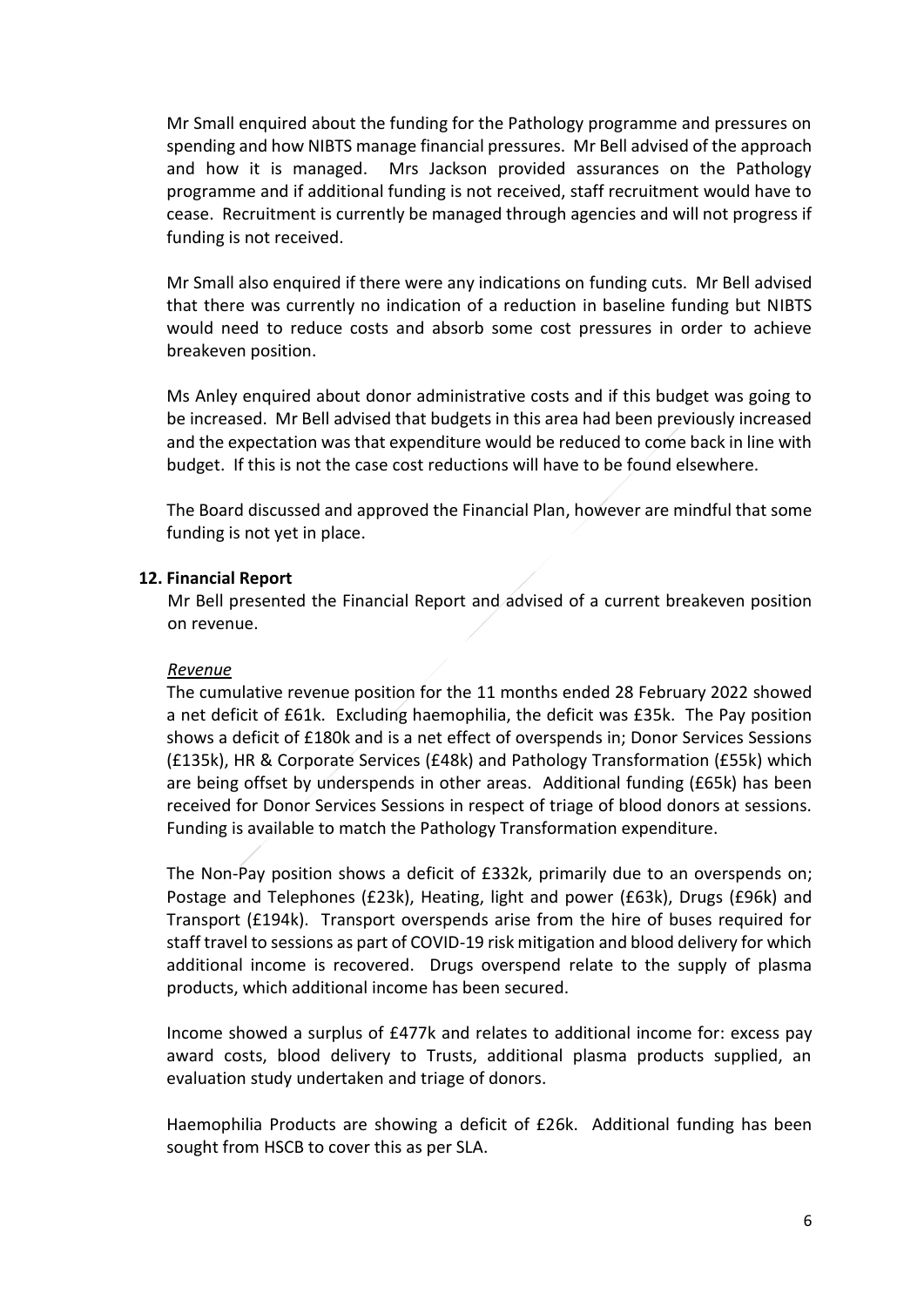#### *Capital*

A Capital Resource Limit (CRL) of £229k has been received for approved schemes and has a potential surplus of £8k.

## *Prompt Payment Policy*

Compliance with Prompt Payment Policy for 11 months to 28 February 2022 was 98.4%.

## *Monitoring*

In overall terms, the notional value of blood components issued to hospitals is 4.9% below the Service Level Agreement (SLA) value at the end of February 2022. Trusts are showing activity levels from 12.8% above – 14% below SLA. Mr Bell advised that baseline funding remains the same. There remains on-going monitoring on the SLAs, however, re-negotiation of the SLAs is not required.

### **13. Quality Management System Report**

Ms Macauley presented the Quality Management System report.

Documents – NIBTS aim to have less than 4% of documents outside their review period. This target has not been achieved, with a figure of 5% being recorded at 16 March 2022 when the QIR metrics were produced, representing 34/659 SOPs overdue review. At 23 March 2022 there was a small improvement, showing 27 SOPs remain overdue

The number of policy documents outside their review remains above target. At 23 March 2022, 9/125 (9%) were noted to be beyond target review dates.

Mr Graham enquired if there is clarity around SOPs and Policies and if they are defined as such. Ms Macauley advised SOPs are required and Policies are all necessary.

Incidents – compliance with the new target dates for Investigations was met during February 2022, but fell below target during December 2021 and January 2022. However, when approved extension periods were applied for December and January, the 75% target was achieved.

Compliance with the completion of corrective and preventative (CAPA) actions within target date continues to be problematic. Ms Macauley advised that there appears to be specific issues with the completion of actions where the action owner is absent from NIBTS (due to leave or sickness) around the due date of the action. Head of Departments have been requested to ensure staff complete the CAPA, before leave is granted or in the case of absence, the relevant line manager completes the action.

Mr Small enquired of the consequences of performing below target rate. Ms Macauley advised that it depends severity of the Incident i.e. failing to complete the actions on a red flag incident would be serious. However, it is important that NIBTS address all incidents and CAPA and aim to do so within the set target date and if an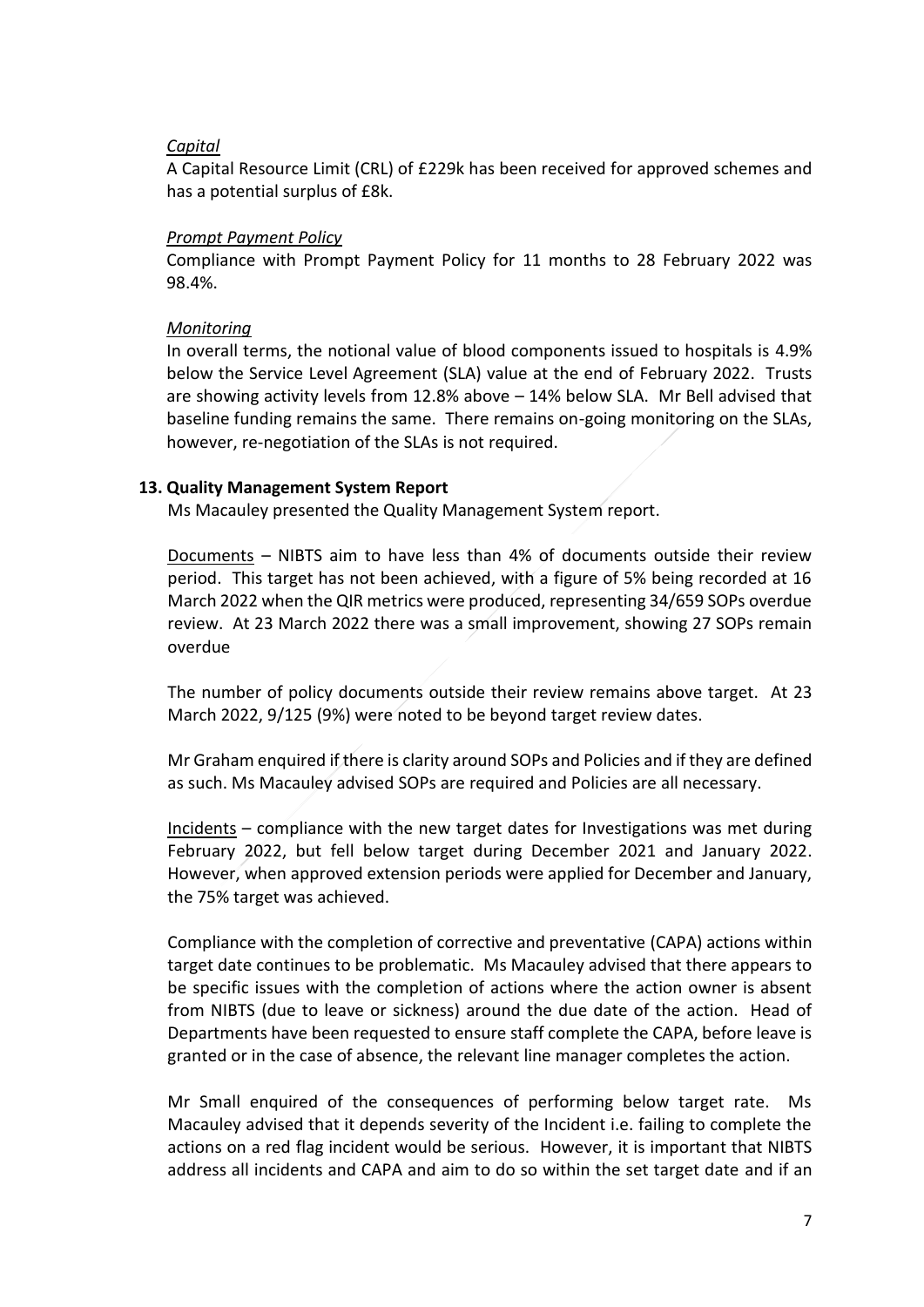extension needs to be applied for, the staff member would have to show what actions were being taken to complete and what residual risks remained.

Mr Small further enquired if areas where a Department are failing to complete are identified and what happens. Ms Macauley advised that areas are always identified and if needed help would be provided to the relevant Department.

Mr Garland advised that he will meet with Ms Macauley prior to the next Governance & Risk Management Committee meeting to further understand the process.

Changes – the number of changes past target have remained relatively constant and similar to previous months. A review of overdue changes on 24 January 2022, greater than six weeks show five changes classified as Amber and 12 classified as Yellow/Green. Ms Macauley appraised the Board on the Amber changes.

Internal Audits – all audits scheduled for completion within 2021 have been carried out. The audit schedule for 2022 has been agreed with the first four audits due for completion during March 2022.

Mr Graham enquired if the internal audits go through committee. Ms Macauley advised that they don't, however, if there were any major findings, these would be raised as quality incidents.

Ms Anley enquired if NIBTS had received a date for the MHRA inspection. Ms Macauley advised a date has not yet been received by MHRA, NIBTS inspection was due June 2021.

Ms Macauley further advised that she is still awaiting a date from UKAS for the surveillance visit.

Ms Anley asked Ms Macauley to provide assurances around the overarching integrity of the Quality Management System. Ms Macauley provided assurances that there were no major issues of concern. Mrs Jackson noted that Ms Macauley has a legal responsibility on the MHRA licence and it is on this bases that she provides assurances.

#### **14. Standing Orders**

Mr Ritchie presented the Standing Orders document and advised that the Standing Orders and Standing Financial Instructions (SO/SFI) document underwent review following a BSO Internal Audit. The recommendations were accepted, the document reviewed and amended and requires Board approval.

Mr Ritchie further advised that the changes have no risk to governance and most of the changes (highlighted on the Board cover sheet) are around terminology. Mr Ritchie went through all the changes.

Mr Small advised that he could see no substantive changes.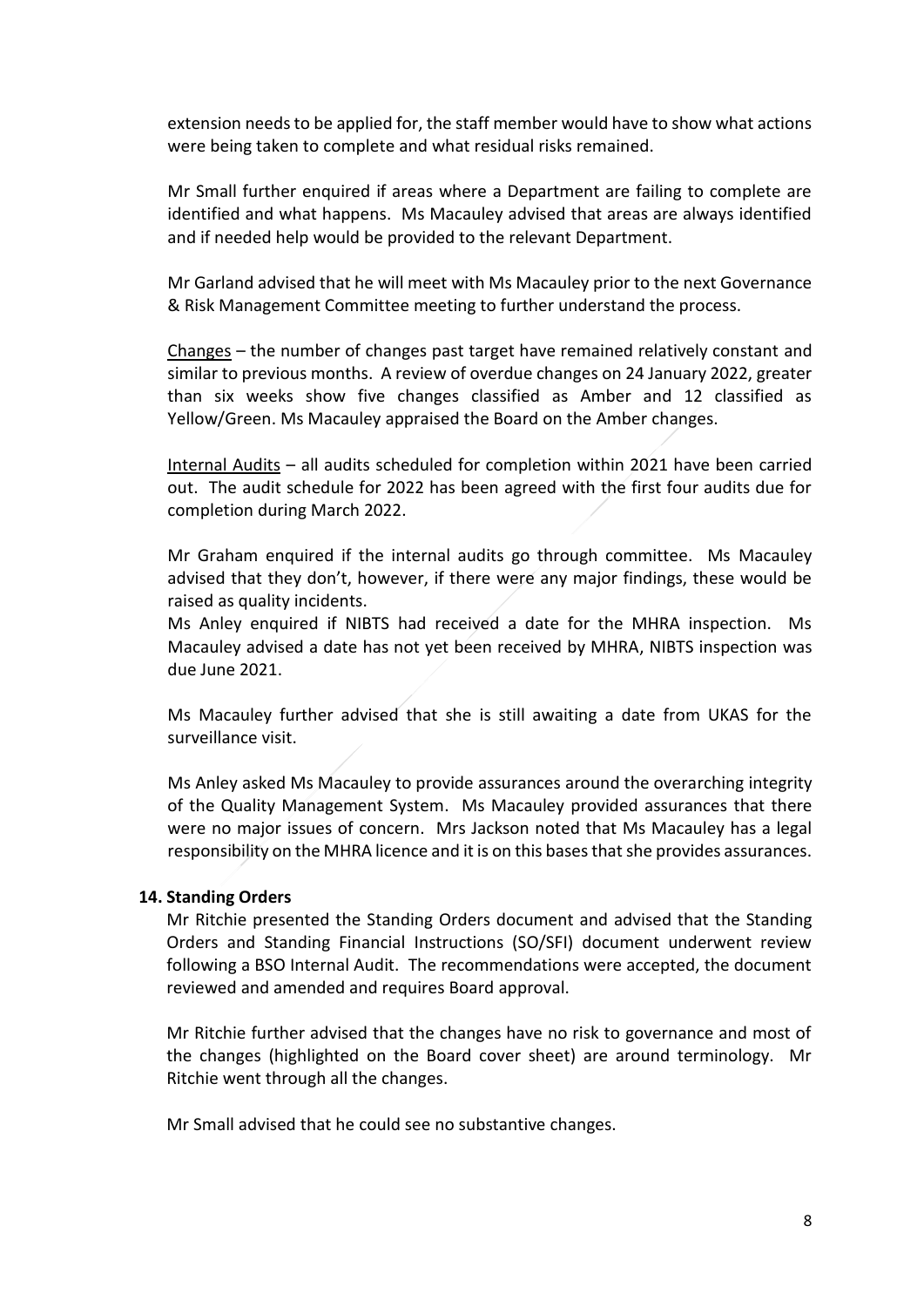Mr Garland felt that there were contradictions around; notice period, Board appointments, Financial Director/Financial Manager but was content to meet with Mr Ritchie outside the Board meeting.

Ms Anley felt that when a governance document is being amended there should be a working group or committee before being tabled at Board.

Mr Graham is content with the changes, but enquired if there was a reference to other documents. Mr Ritchie advised that this had been completed.

Mr Garland will meet with Mr Ritchie to discuss his queries and after satisfactory outcome, Board will consider the request to approve this document.

#### **15. Key Performance Indicators (KPIs)**

The KPI report was presented by Mr Ritchie.

*Donor Satisfaction* – Mr Gillespie advised that this metric is collected via the donor comment cards and remains high.

*Active Donor base (whole blood)* – Mr Gillespie advised that the donor base continues to fall. Donors are only counted as inactive if they fail to respond to call up. This target has previously been discussed and will be reviewed.

*Active Donor base (platelets)* – Mr Gillespie advised donors are recruited from the Active Donor base (whole blood) and become inactive due to not showing up for an appointment. It was highlighted during January and February 2022 and Donor Services are looking at changes to how donors are marked as active or not.

*Red cells imported as % of issues* – Mr Gillespie advised that there were no imports during February 2022. Imports have been necessary due to O Neg usage. NIBTS have liaised with Trusts to ascertain O Neg usage and is being controlled.

*Platelets imported as % of issue* – There were no platelets imported during February 2022.

*Number of donor complaints* – There have been a very low number of complaints, which are mainly due to the mandatory wearing of face masks.

*CAPA completed on target and Audit completed with scheduled year* – both discussed at QMS section.

*SDRs completed in past 12 months* – >90% is an aspirational target set by NIBTS. It is unlikely that this KPI will achieve target this year. SMT have received a breakdown of areas where there are gaps and further dates have been scheduled during March 2022.

*Staff Absence* – Within month absence has reduced from 5.9% in December 2021 to 2.63% in February 2022 and should meet target at year end.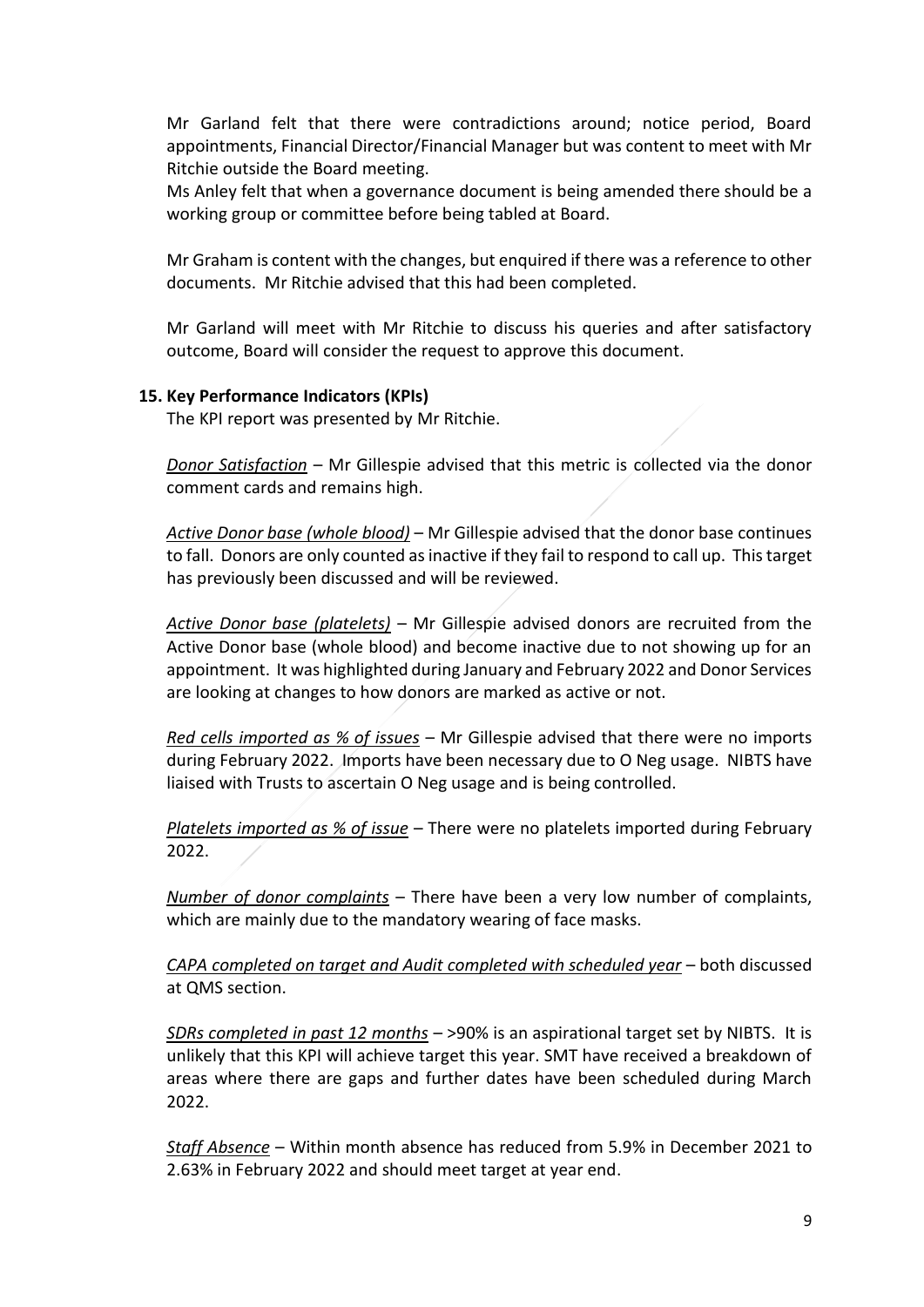*Variance from Breakeven position* – the KPI showed the figure each month. Funding is being received and breakeven is projected.

*Invoice Prompt Payment* – both the KPIs for % within 30 days and % within 10 days are have met target and compliance with prompt payment requirements are being achieved.

Mr Graham enquired if the process is a rolling target. Mrs Jackson advised that the rolling figures commenced during the financial year 2021-22.

Mr Small enquired if any of the KPI currently red are expected to meet target and change to green. Mr Ritchie advised that it was unlikely that the SDR KPI would achieve target. However, there is no risk associated with this.

Board discussed the KPI targets and agreed that any change in target must be meaningful.

### **16. Business Case - Replacement and Disposal of the Gamma Irradiator**

Mr Gillespie presented the business case, provided history on the gamma irradiator, use and costings. Mr Gillespie further advised that in line with best practice the current gamma irradiator should be replaced with an x-ray irradiator and the gamma irradiator removed for disposal. The Board discussed and had queries about operational and staff costings, including purchase and disposal costings. Mr Bell advised on these and highlighted Appendix 1 on the business plan. Unfortunately, Board were unable to open this document. Mr Bell appraised Board on the content. Board further discussed and agreed to approve the business case on receipt of the 'Net Present Cost Calculation's document.

#### **17. Any other business**

The date for the forthcoming Governance & Risk Management Committee meeting needs to be amended. The Board discussed and agreed to re-schedule the meeting to Wednesday 4 May 2022.

# **18. Action List**

| <b>Action</b>                                                          | <b>Responsible Person</b>                     |
|------------------------------------------------------------------------|-----------------------------------------------|
| Doodle Poll to be created to reschedule some meetings                  | Mrs Carabine<br>Post meeting note - completed |
| Completion of e-learning<br>before<br>Equality<br>Unit<br>presentation | <b>NEMs</b>                                   |
| Continue to table updated the Board Effectiveness,                     | Mrs Carabine                                  |
| Audit Action Plan until all items have been closed.                    | Post meeting note - completed                 |
| From Board Effectiveness Audit Action Plan - Draft                     | Mrs Jackson                                   |
| Partnership Agreement to be shared with Board                          | Post meeting note - document                  |
|                                                                        | sent to Non-Executive Board                   |
|                                                                        | members                                       |